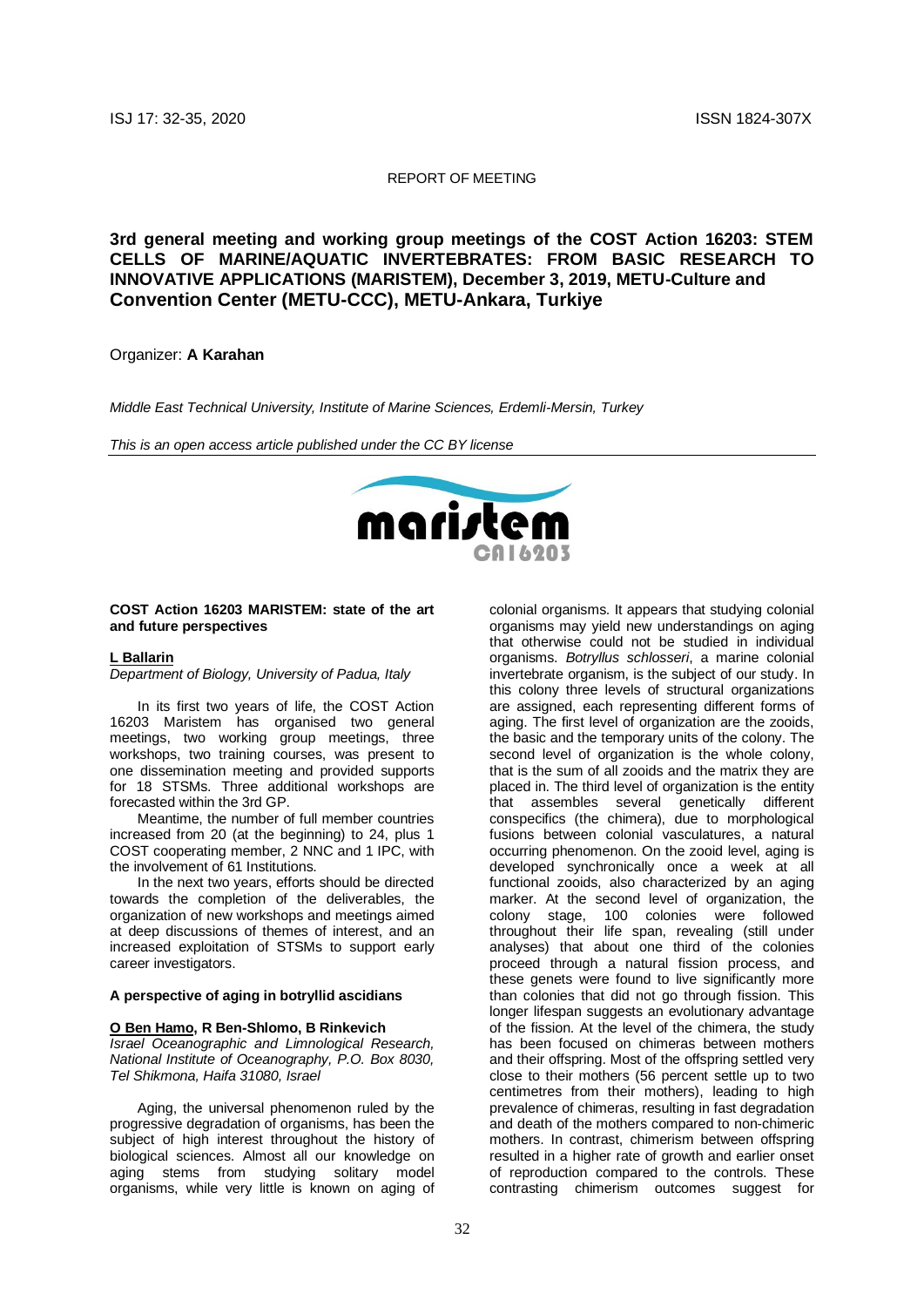divergent evolutionary trajectories. Thus, this study presents, for the first time, the uniqueness of aging in each level of biological organization in colonial organisms and opens a door for further studies in order to gain new understandings on aging.

#### **New aspects in electron microscopy and** *Hydra* **stem cell lineages**

## **W Salvenmoser, B Hobmayer**

*Institute of Zoology and Centre of Molecular Biosciences Innsbruck, University of Innsbruck, Austria*

*Hydra* simple body is composed of three independent cell lineages, all of which contain large pools of either epithelial or small, set aside adult stem cells. They represent ancestral stem cell types present when animal multicellularity evolved. Epitheliomuscular stem cells of the ectoderm, which show features of undifferentiated and differentiated cell types, possess a vesicular trafficking system similar to bilaterians. In addition, the presence of large, in some cases huge, vacuoles implicate a function in transport of water and osmoregulation necessary to deal with a fresh water environment. Here, we have used scanning (SEM) and transmission (TEM) electron microscopy using high pressure-frozen tissue samples from the gastric region. After producing thick sections and SEM visualization, we found that the larger vacuoles connect via an elaborated canal system. This canal system could be connected to smaller vesicle types and larger macropinosomes dynamically forming at the apical epithelial membrane. Thereby, active intake and processing of particles of larger size is facilitated. Using ultra-thin section TEM, we are able to visualize the contractile actin structure, a dense network of actin monomeric filaments, building the macropinosome pores. Serial block-face scanning electron microscopy will be established in our lab, which will allow the detailed 3D reconstruction of this canal system and cellular ultrastructure in general.

#### **Crosstalk between stem cells and differentiated tissues in planarians**

# **G Gambino, L Rossi, A Salvetti**

*Department of Clinical and Experimental Medicine, University of Pisa, Pisa, Italy*

Stem cell fate depends on surrounding microenvironment, the so called niche. For this reason, understanding stem cell niche is one of the most challenging target in cell biology field and have to be unravelled by in vivo studies. Planarians offer this unique opportunity, as their stem cells, the neoblasts, are abundant, highly characterized and genetically modifiable by RNA interference (RNAi) in alive animals. However, despite impressive advances have been done in the understanding of planarian stem cells and regeneration, only a few information is available in defining signals from differentiated tissues, which affect neoblast stemness and fate. We took advantage of the stem cell repopulation process that follows low-dose X-ray treatment in planarians to identify genes, preferentially enriched in differentiated cells, whose expression is activated during the repopulation process. Silencing by RNAi of some of them impaired the stem cell repopulation, suggesting a tight extrinsic control of stem cell activity. Among these genes, we identified DjMAP that is expressed in the nervous system. DjMAP RNAi animals failed to regenerate thus indicating that it is involved in neoblast maintenance not only after low-dose X-ray treatment but also in untreated animals, thus paving the way for future studies in crosstalk mechanisms between DjMAP-positive neurones and neoblasts.

#### **Stem cell molecular markers in the demosponge**  *Halisarca dujardini*

## **I Borisenko**

*Saint-Petersburg State University, Russia*

Sponges are one of the most ancient multicellular animals that occupy key evolutionary position at the base of the tree of life. Many of metazoan-character signaling mechanisms and transcription factors appear in sponges. The appearance of stem cell systems should be studied from the simplest Metazoa. It was shown that genes participated in germ line program are expressed in different cell types of sponges like choanocytes and archaeocytes, but expression patterns differ from class to class of Porifera. We studied expression of myc (cell cycle regulator), pou (ortholog of oct4) and piwi (germ line associated RNase from Argonaute family) with whole mount in situ hybridization in demosponge *Halisarca dujardini*. All of these genes expresses in choanocytes. In addition transcripts are present in little patches of oocyte cytoplasm, by the structure corresponded to mesochyl cells ingested during oogenesis. These cells keep undigested in oocyte cytoplasm until cleavage begins. Perhaps presence of choanocyte-specific transcripts demonstrates that "nutrient" cells in oogenesis are dedifferentiated choanocytes.

#### **Jellagen®: A next generation matrix derived from jellyfish for regenerative medicine and cell culture**

#### **A Mearns Spragg** *Jellagen Limited*

Jellagen® Limited is a marine biotechnologies company based in Cardiff, UK, whose strategic mission is to exploit sustainable marine species and natural resources, to develop technical and scientific high value research and medical device products. meeting state of the art specifications. Jellagen Ltd's first range of products targeting cell culture include:

Jellagen<sup>®</sup>: a next generation collagen biomaterial derived from jellyfish to support cell culture, tissue engineering and regenerative medicine applications.

• Jellagen®-2D: jellyfish collagen pre-coated plates – for improved Results in Promotion of Adhesion, Growth & Differentiation.

• Jellagen®-3D scaffolds: suitable for *in vitro* cell culture and tissue engineering

Jellagen Ltd's research focus has led to the launch of a revolutionary new 3D cell culture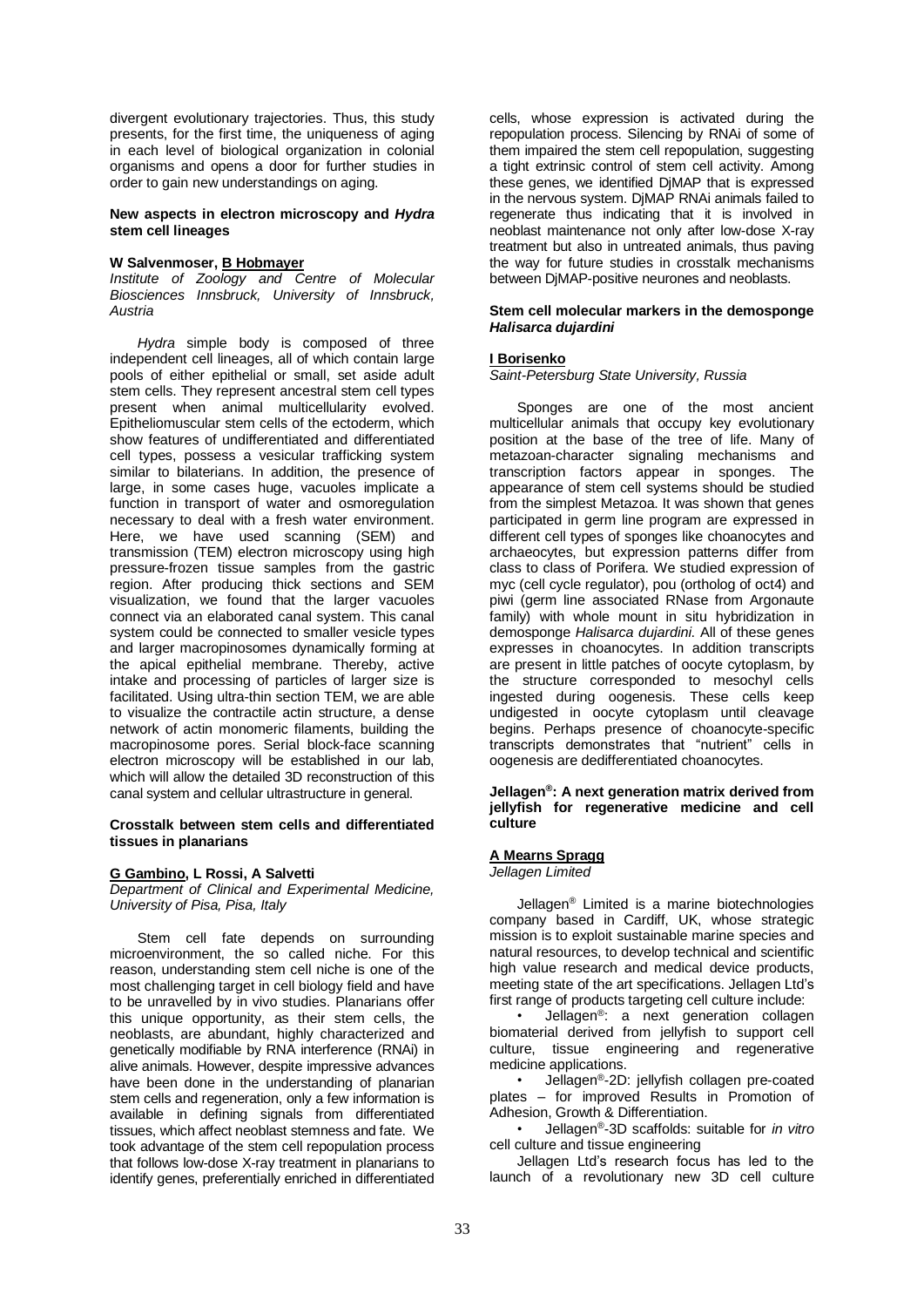hydrogel technology; JellaGel™. Unlike mammalian collagen, JellaGel™ is free of disease vectors, nonspecific miRNA and other contaminants typical of mammal-derived materials (e.g., proteins, polysaccharides). Unlike synthetic materials, many of which are based on β-structured fibrous materials and produced chemically, jellyfish collagen is consistently bioresorbable and non-toxic to cells, from stem to lineage cells. JellaGel™ is able to provide and maintain a realistic, near-native microenvironments for cells. Encapsulation of cells has been shown to be synchronised with cell adhesion observed in all three dimensions, with cells showing no polarity as otherwise would be the case for 2D cultures. Biocompatibility has also been shown to be amply demonstrated by the appreciable expression of cellular filopodia within the hydrogel matrix.

**Basic approach of inflammation, injury and regeneration in** *Anemonia viridis***.** 

#### **MG Parisi, C La Corte, D Parrinello, M Dara, M Cammarata**

*Laboratory of Marine Immunobiology, Department of Earth and Marine Sciences (Distem), University of Palermo, Italy*

The potential for tissue regeneration is a powerful adaptive strategy essential to the survival of individuals. It allows to face wounds or loss of body parts induced by predation, anthropic actions or environmental factors. In light of the high probability of increasing levels of disturbances caused by injuries and the increasing possibility of invasion of microbes and foreign agents in the tissues of anthozoans, it is crucial to determine how the species respond to wounds and physical damage and understand the capacity of recovering and tissues regeneration. From this point of view, the regeneration capacity of Anthozoa it could be considered an additional arm of innate immune defence and *viceversa*. Therefore, from our work team, the inflammatory response in Mediterranean anthozoan *Anemonia viridis* (Forsskal, 1775) has been studied following the injection of substances of various type and size. We observed strong and specific reaction, especially after the bacterial<br>injection of *Escherichia coli* and *Vibrio*  $Escherichia$  coli and *alginolyticus.*

Then, we focused on the regenerative aspects of this species of anthozoan carrying out an experimental plan based on different numbers of tentacle cuts and the evaluation of the regenerative potential after 7, 14 and 21 days. Morphological observations and histological analysis on the tentacle regrowth, as well as measures of expression of proliferating cell nuclear antigen (PCNA) were carried out. Protease, phosphatase and esterase activities were measured as survival markers.

In perspective, we want to study at histological and molecular level how homeostatic tissues start the regeneration program while triggering immune response and their mediators of inflammation. In this context, we will focus on those bioactive

molecules that, with their vast abundance, can be potentially used for biotechnological applications.

## **The enigmatic xenacoelomorphs: what they tell us about the evolution, development and regeneration of animals**

## **B Gavilán<sup>1</sup> , SG Sprecher<sup>2</sup> , P Martinez<sup>1</sup> .**

*<sup>1</sup>Departament de Genètica, Microbiologia i Estadística, Universitat de Barcelona, Av. Diagonal 643, 08028 Barcelona, Spain <sup>2</sup>Department of Biology, University of Fribourg, 10, ch. Du Musée, 1700 Fribourg, Switzerland*

The emergence and diversification of bilateral animals are amongst the most important transitions in the history of life on our planet. However, although numerous labs are currently working on selected questions of genomic and morphological evolution, no interdisciplinary networks are currently in operation. As a result, many critically positioned animal groups have not been analysed and a comprehensive mapping of their genomes and tissue systems remains elusive. Our consortium brings together leading experts from different fields with the goal of elucidating the evolutionary and developmental origins of organismal and genomic complexity. Our aim is to provide answers to the questions: How did complex body plans arise in evolutionary time? How are complex body plans "encoded" in the genome? As the first step, we will focus on the earliest stages in bilaterian evolution, probing the most elusive organisation of the genomes and microscopic anatomy in basally branching taxa, which are currently assembled in a clade named Xenacoelomorpha. Our team's major long-term goal is to employ multidisciplinary approaches to decipher the genomic bases of the organisation and physiological roles of these organ systems. Moreover, we are now using these animal systems to study the regeneration of some key organs and tissues, a project facilitated by the enormous potential for regeneration of these organisms. I will describe in the meeting the progress we have made on the understanding of tissue architectures, the evolution of their genomes and the kinetics of regeneration in brain and gonadal tissues.

## **Shiok Meats - Cell-based clean shrimp meat**

# **S Sriram, K Yi Ling**

## *CEO and CTO, Shiok Meats Pte. Ltd., Singapore*

Shiok Meats is a cell-based clean meat company, the first of its kind in Singapore and South-East Asia. Our mission is to bring delicious, clean and healthy seafood and meats by harvesting from cells instead of animals. Shiok Meats will bring cell-based crustacean meats (shrimp, crab, lobster) to your table. Our meats are animal-, health- and environment-friendly with the same taste, texture, more nutrients and no cruelty. "Shiok" in Singapore and Malay slang means fantastic and delicious. This presentation is our technology, mission, team and what we do at Shiok Meats.